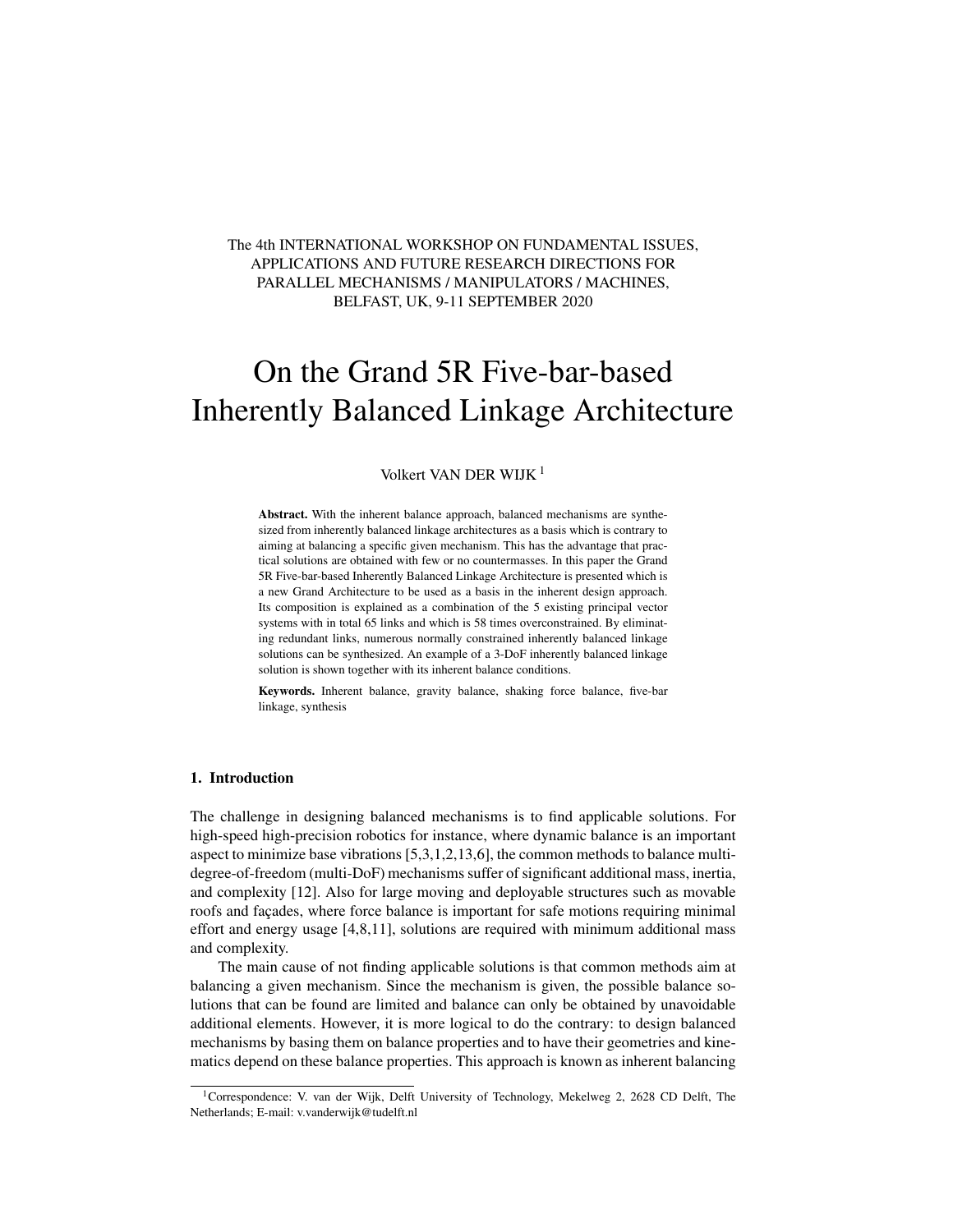

**Figure 1.** 5R Five-bar linkage  $A_0A_1A_2A_3A_4$  with system of principal vectors defining the common CoM in *S*.

[8,9] and has resulted in a variety of new balanced linkages not needing countermasses or additional elements [10].

For shaking force balance and also for gravity force balance it is important that the center of mass (CoM) of the complete mechanism is in a stationary point in the base link for any of its motions. With the method of principal vectors as fundament, various inherently balanced linkage architectures can be designed which are linkages that are solely based on the essential kinematic relations for balance. Recently an advanced 'Grand' linkage architecture based on the 4R Four-bar linkage with 24 links in total was presented from which 32 inherently balanced linkage solutions were derived [10].

This paper aims at extending the inherent balance theory by presenting an architecture based on the 5R Five-bar linkage, the *Grand 5R Five-bar-based Inherently Balanced Linkage Architecture* including all possible links and interconnections. First the composition of the Grand Architecture is explained and subsequently the use for synthesis is shown by two examples of inherently balanced linkage solutions.

## 2. Composition of the Grand 5R Five-bar-based Inherently Balanced Linkage Architecture

The common CoM of a 5R Five-bar linkage can be described with respect to its links by a system of principal vectors, which is illustrated in Fig. 1 [8,9]. Five links with a length  $l_i$ , a mass  $m_i$ , and the link CoM in  $S_i$  are connected in a closed loop by revolute pairs in joints  $A_0$ ,  $A_1$ ,  $A_2$ ,  $A_3$ , and  $A_4$ . The principal vectors  $\overline{a}_1$ ,  $\overline{a}_{21}$ ,  $\overline{a}_{23}$ ,  $\overline{a}_{32}$ ,  $\overline{a}_{34}$ , and  $\overline{a}_4$  describe the locations of the link CoMs with respect to the common CoM by means of the four principal points *P*11, *P*21, *P*31, and *P*41, forming parallelograms with principal dimensions  $a_1, a_2, a_3, a_4, a_5, a_6$  *a*<sub>4</sub>, and  $a_4$ . Distances  $p_i$  define the link CoM positions of four links with respect to their principal points and  $e_5$  defines the link CoM  $S_5$  with respect to  $A_4$ , as illustrated. The links are mass symmetric with respect to the line through their joints.

Since the principal vectors have constant lengths independent of the pose of the linkage - the principal dimensions are constant parameters - the vectors can be transformed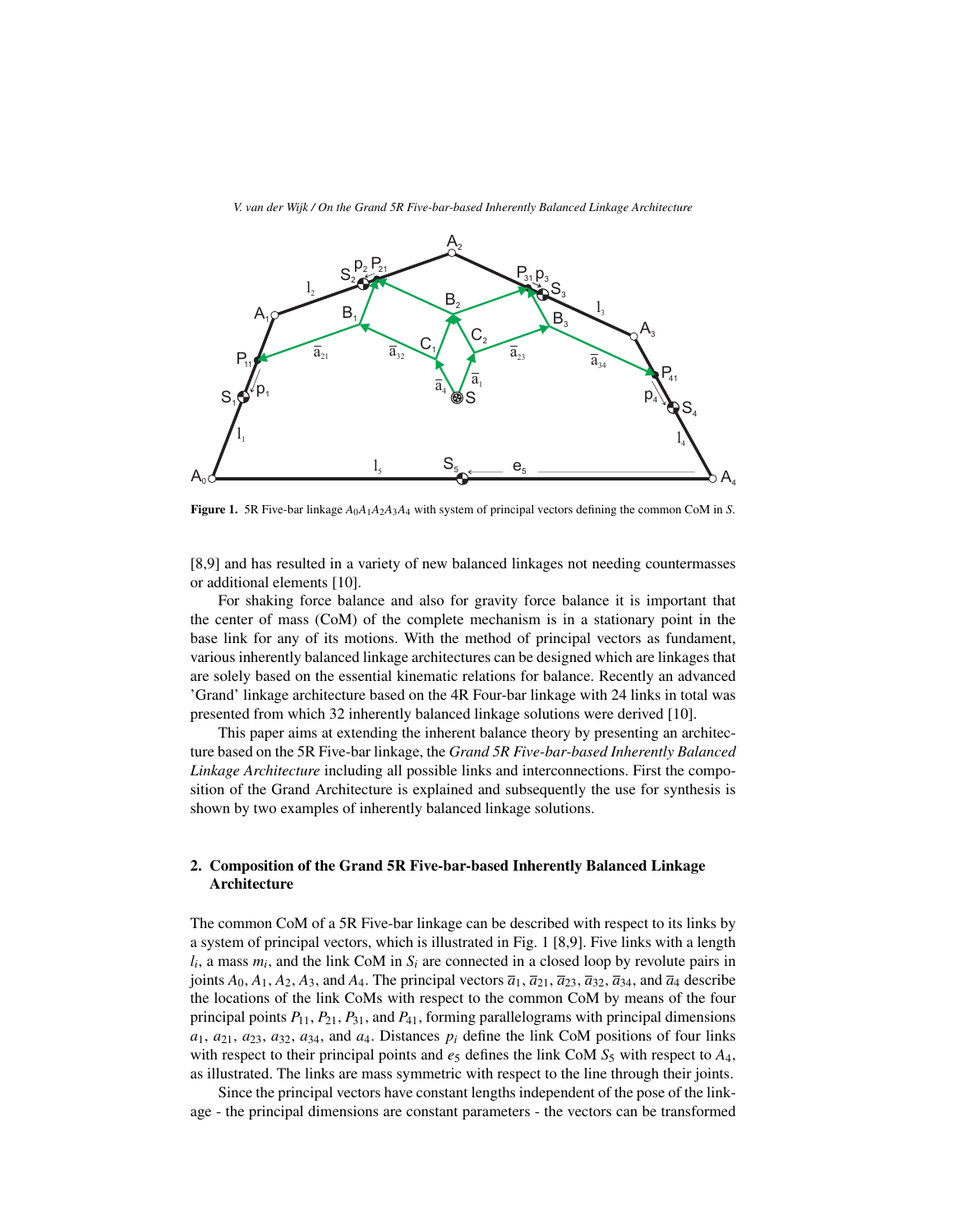

*V. van der Wijk / On the Grand 5R Five-bar-based Inherently Balanced Linkage Architecture*

Figure 2. 3-DoF closed-chain principal vector linkage with the common CoM of the 17 links in *S* for any of its motions. With *S* as fixed base joint the linkage is force balanced with respect to the base.

into real links with mass. This is shown in Fig. 2 where these 12 principal vector links together with the 5 links of the five-bar are connected with revolute pairs, resulting in a planar linkage of 17 links with 6 parallelograms. This linkage is known as a 3-DoF closed-chain principal vector linkage [8] in which the common CoM of all 17 links is in the joint in *S* for any possible pose. When *S* is designed as a fixed base joint, then a force balanced linkage is obtained with the three DoFs  $\theta_1$ ,  $\theta_2$ , and  $\theta_3$ . As illustrated, two of the three DoFs can be driven directly from the base, while the third DoF needs to be driven indirectly, for instance from within the linkage.

The mass  $m_{jk}$  of each principal vector link *jk* is located at a distance  $p_{jk}$  from one of its two joints, as illustrated. The force balance conditions, which determine the exact mass parameter values for which *S* is the common CoM of all 17 links, can be derived from [8] as:

$$
m_1 p_1 = m_{T1} a_1 + m_{12} p_{12} + m_{13} p_{13} + m_{14} p_{14} - m_5^b l_1
$$
\n<sup>(1)</sup>

$$
m_2p_2 = (m_3 + m_4 + m_5^a + m_{41} + m_{42})a_{23} + m_{21}p_{21} + m_{22}p_{22} - (m_1 + m_5^b)a_{21} - m_{11}p_{11}
$$
  

$$
m_3p_3 = (m_1 + m_2 + m_5^b + m_{11} + m_{12})a_{32} + m_{31}p_{31} + m_{32}p_{32} - (m_4 + m_5^a)a_{34} - m_{41}p_{41}
$$

$$
m_4p_4 = m_{T4}a_4 + m_{42}p_{42} + m_{43}p_{43} + m_{44}p_{44} - m_5^a l_4
$$

with  $m_{T1} = m_2 + m_3 + m_4 + m_5 + m_{21} + m_{22} + m_{31} + m_{41} + m_{42} + m_{43}, m_{T4} = m_1 + m_2 +$  $m_3 + m_5 + m_{11} + m_{12} + m_{13} + m_{21} + m_{31} + m_{32}, m_5^a = m_5(1 - e_5/l_5)$ , and  $m_5^b = m_5e_5/l_5$ . One of the results of these conditions is that each link CoM is located halfway its link, which is the natural location for a designed link in practice and reflects the philosophy of inherent balance perfectly.

The principal vector linkage in Fig. 2 is based on a single system of principal vectors. For the five-bar linkage there exist 5 different principal vector systems. In Fig. 3 the linkage of Fig. 2 is shown to which, in orange, principal vector links based on a second system of principal vectors are added with principal points  $P_{22}$ ,  $P_{32}$ ,  $P_{42}$ , and  $P_{51}$ . This set of links is based on the principal vector system directly neighboring the first system in green. It is shown also how the links of both sets interconnect. Joint *S* here is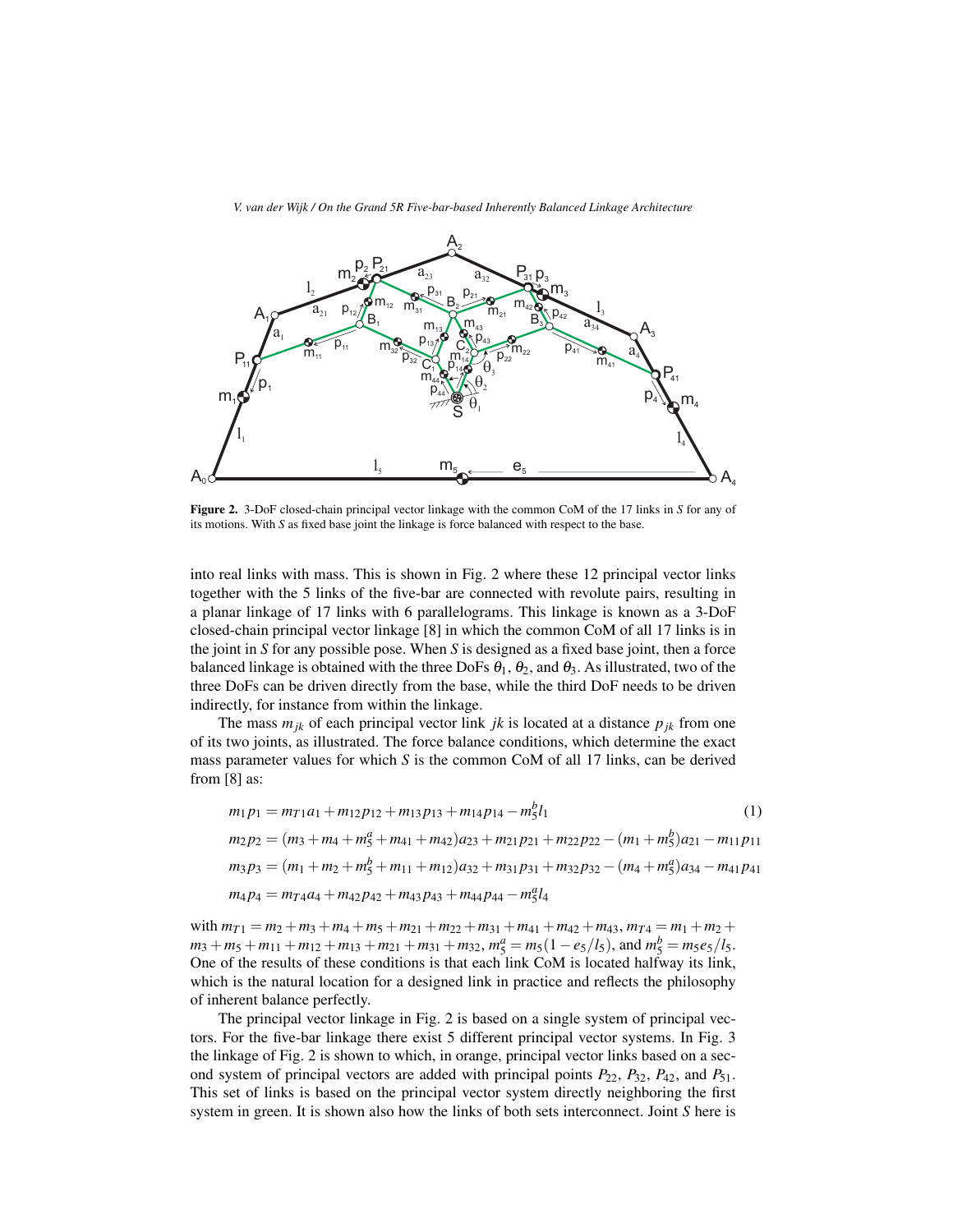

Figure 3. Five-bar linkage with two sets of principal vector links based on two neighboring systems of principal vectors together with their interconnections.



Figure 4. Five-bar linkage with two sets of principal vector links based on two not neighboring systems of principal vectors together with their interconnections.

a joint among 4 different links and joint *E*<sup>8</sup> can be added since the related links form a parallelogram  $P_{32}A_3P_{41}E_8$ . Also a link can be added between joints  $D_1$  to  $D_2$ , which are joints with the extended links  $P_{11}B_1$  and  $P_{51}B_6$ , respectively. With link  $D_1D_2$  the five-bar linkage  $A_0P_{11}D_1D_2P_{51}$  is obtained which is similar of shape to the five-bar  $A_0A_1A_2A_3A_4$ . This also means that joint  $D_1$  lays on the line through  $A_0$  and  $A_2$  and that  $D_2$  lays on the line through  $A_0$  and  $A_3$ .

Because of this combination of two sets of principal vector links, the resulting linkage in Fig. 3 is 5 times kinematically overconstrained: 2 overconstraints of the two extra links in *S*, 1 overconstraint of additional link  $D_1D_2$ , and 2 overconstraints of joint  $E_8$ . In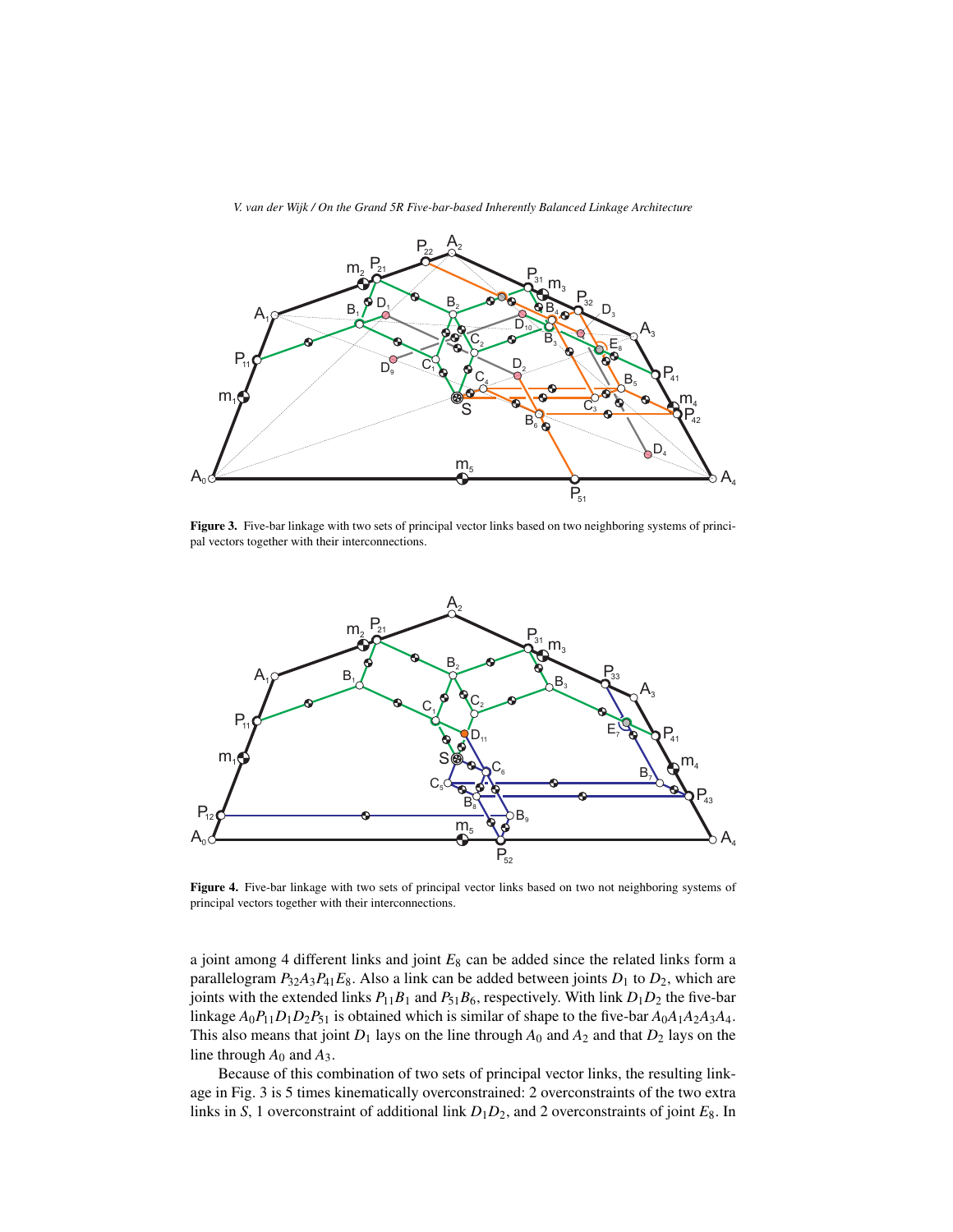

Figure 5. Grand 5R Five-bar-based Inherently Balanced Linkage Architecture with 65 links, 58 overconstraints, and 3-DoF motion with joint *S* as the common CoM of all links.

general, each set of principal vector links has two of such neighboring sets of principal vector links, one on each side.

In Fig. 4 the linkage of Fig. 2 is shown with, in purple, the set of principal vector links based on a third system of principal vectors not neighboring the first system in green and with principal points *P*33, *P*43, *P*52, and *P*12. These two sets of links are interconnected by joint  $E_7$ , forming parallelogram  $P_{33}A_3P_{41}E_7$ , and joint  $D_{11}$  which is a joint between the extended links  $B_1C_1$  and  $B_9C_6$ . Also here in total four links have *S* as a common joint. Special is that links  $C_2S$  and  $C_5S$  are aligned and can be merged into a single link  $C_2C_5$ since they move synchronously at all times. In that case the complete linkage in Fig. 4 is movable with 7 overconstraints: 2 of joint  $E_7$ , 2 of joint  $D_{11}$ , 2 of the two extra links in *S*, and 1 of having the single rigid link *C*2*C*5. Also here in general each set of principal vector links has two of such not neighboring sets of principal vector links.

When all 5 sets of principal vector links are combined into a single linkage together with their interconnections, then the result in Fig. 5 is obtained. This linkage with *S* as the common CoM of all 65 links and with 3-DoF motion capability will be referred to as the *Grand 5R Five-bar-based Inherently Balanced Linkage Architecture*. Each set of principal vector links has its own color. The red set of links is comparable to the orange set of links as explained in Fig. 3 and the blue set of links is comparable to the purple set of links as explained in Fig. 4. As a result, there are in total 5 extra links with the pink colored joints *D*1*−*10, in each corner or about each joint *A*0*−*<sup>4</sup> there are three joints *E*1*−*<sup>15</sup> colored grey and forming parallelograms, and about *S* there are 5 joints *D*11*−*<sup>15</sup> on extended links colored orange. For clarity, not all the joint labels have been depicted in the illustration. Combining all sets of links does not limit the motion capability, the complete linkage architecture remains movable about *S* with 3-DoF motions. It however is 58 times overconstrained for the case that the 10 links in *S* have been merged into 5 single links as explained for link  $C_2SC_5$  in Fig. 4. In the next section it is explained how this high number of overconstraints is very useful in the synthesis of normally constrained inherently balanced linkage solutions derived from this Grand Architecture.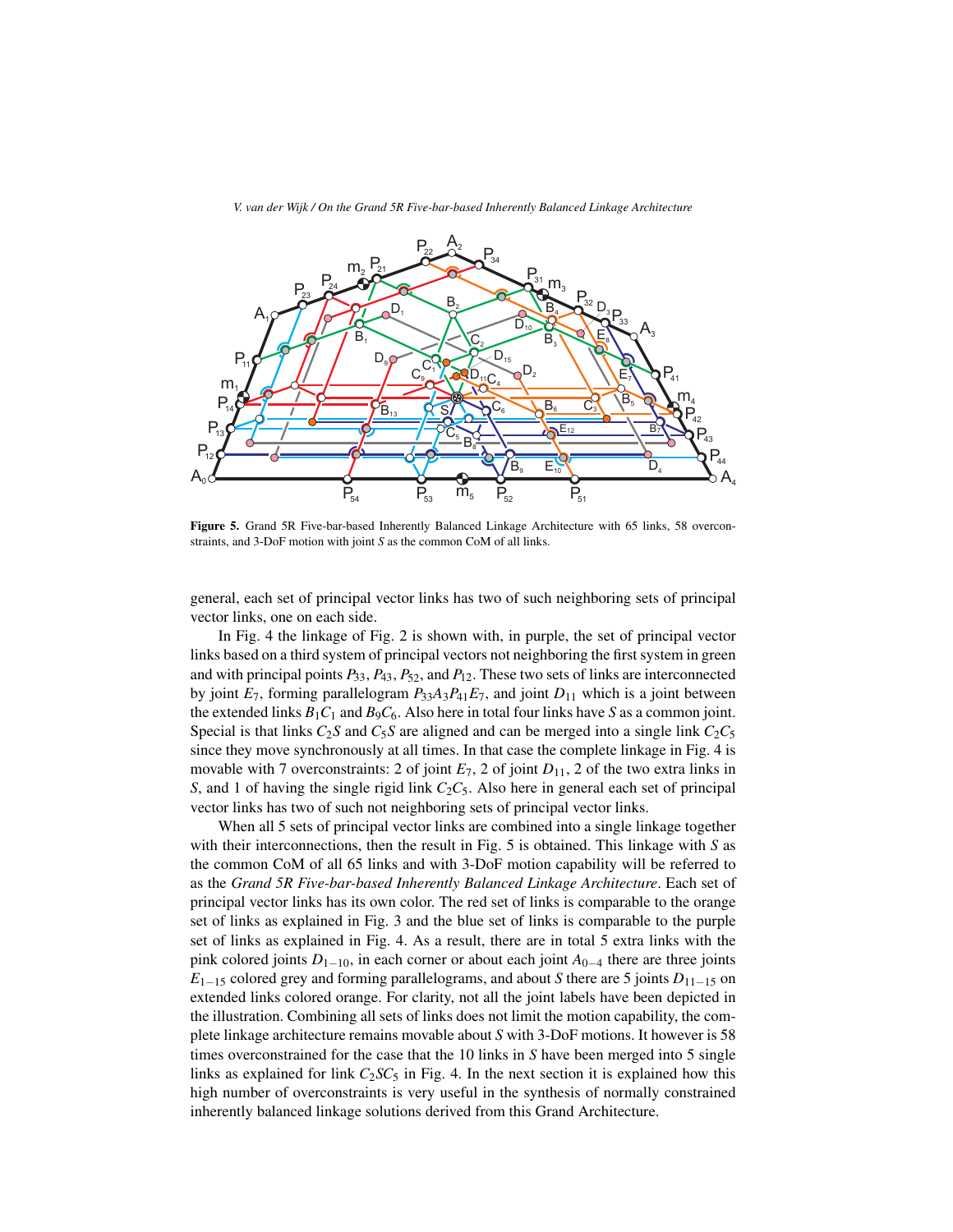

Figure 6. Normally constrained inherently balanced linkage solution where *S* is the common CoM of all 15 links for any of its 3-DoF motions.

#### 3. Synthesis of Normally Constrained Inherently Balanced Linkage Solutions

Because of the high number of overconstraints, i.e. the high kinematic redundancy, from the Grand Architecture in Fig. 5 a variety of normally constrained inherently balanced linkage solutions can be obtained by simply removing any undesired redundant link, for which there are numerous possibilities. For instance when all internal links are removed but the links  $P_54D_9$ ,  $D_9D_{10}$ ,  $D_{10}P_{41}$ ,  $P_33E_7$ ,  $B_{13}D_{15}$ ,  $D_{15}B_6$ ,  $B_6P_{51}$ ,  $E_{10}P_{44}$ ,  $C_4S$ , and *C*9*S*, then the normally constrained linkage solution in Fig. 6 is obtained which has 15 links in total. Here the links  $P_{54}D_9$ ,  $D_9D_{10}$ , and  $D_{10}P_{41}$  form the five-bar linkage  $P_{54}D_9D_{10}P_{41}A_4$  which is similar to  $A_0A_1A_2A_3A_4$  and is constrained to move synchronously by means of link  $P_{33}E_7$ . Also links  $P_{54}B_{13}$ ,  $B_{13}D_{15}$ ,  $D_{15}B_6$ ,  $B_6P_{51}$  form a fivebar linkage  $P_{54}B_{13}D_{15}B_6P_{51}$  which is similar to  $A_0A_1A_2A_3A_4$  and is constrained to move synchronously by means of five-bar linkage  $P_{54}D_9D_{10}P_{41}A_4$  and link  $P_{44}E_{10}$ . This similar five-bar linkage has the two links *C*4*S* and *C*9*S* connected which form a parallelogram with joint *S* as the common CoM of all the 15 links. With *S* as a fixed base pivot the complete solution is a 3-DoF inherently balanced linkage.

In the specific composition of Fig. 6 a relation to the work of Shchepetil'nikov [7] can be observed, who found a geometry comparable to the internal links for graphical analysis of the motion of the common CoM of linkages, referring to the links  $P_{54}D_9$ ,  $D_9D_{10}$ , and  $D_{10}P_{41}$  and to the links  $B_{13}D_{15}$ ,  $D_{15}B_6$ ,  $B_6P_{51}$  as 'double contour transformations'.

Another example of a normally constrained inherently balanced linkage solution is shown in Fig. 7, which is obtained by removing all internal links from the Grand Architecture in Fig. 5 besides links *P*32*B*5, *B*5*P*42, *P*42*B*6, *B*6*D*15, *D*15*C*9, *C*9*C*6, *C*6*B*8,  $B_8P_{52}$ ,  $B_8E_{12}$ ,  $B_6P_{51}$ ,  $B_5C_4$ , and  $C_4S$ . It has 17 links in total with *S* as their common CoM and as fixed base pivot for 3-DoF inherently balanced motions.

At first sight, the linkage in Fig. 7 seems to consist of mainly 5 parallelograms with the parallelogram  $C_4D_15C_9S$  appearing as a kind of strange add-on. This parallelogram can be redesigned by shifting link  $D_{15}C_9$  along link  $D_{15}B_6$  such that  $C_9$  coincides with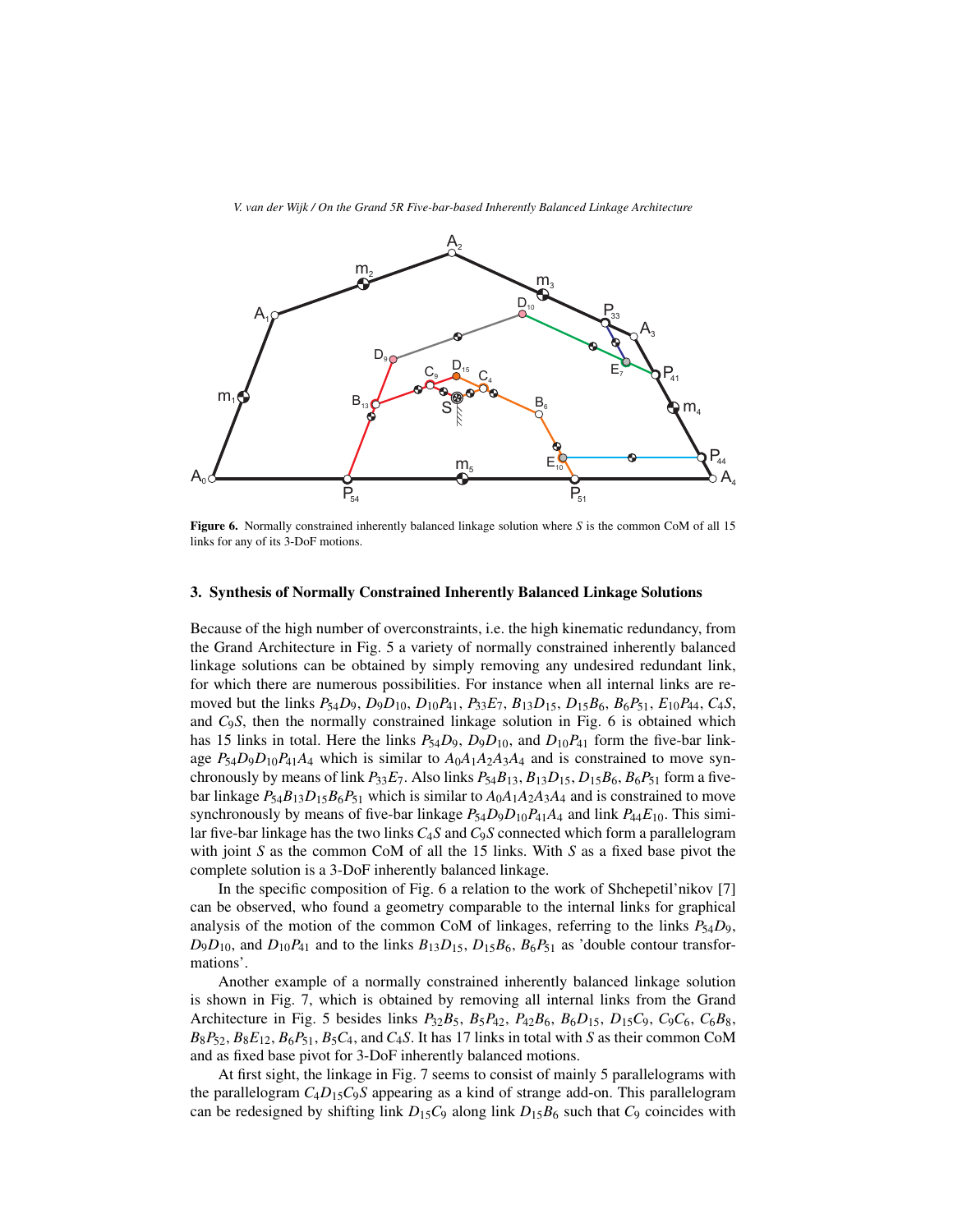

Figure 7. Normally constrained inherently balanced linkage solution where *S* is the common CoM of all 17 links for any of its 3-DoF motions.



Figure 8. Inherently balanced linkage solution of Fig. 7 with modification for compactness, obtaining a similar five-bar linkage  $B_8C_6F_1B_6E_{12}$ , with the link mass parameters included.

joint  $C_6$  of which the solution is shown in Fig. 8. This modification does not affect the inherent balance capability of the linkage since it does not affect the relative motions of the links while it results in a more compact design. It is interesting to observe that after this modification the similar five-bar  $B_8C_6F_1B_6E_{12}$  is obtained. Different from the Grand Architecture that is based on the 4R Four-bar linkage which includes numerous similar four-bars [10], in the Grand Architecture based on the 5R Five-bar linkage only few similar five-bars are found. However more of them are obtained after modification of an inherently balanced linkage solution.

All internal links, links 6 until 17, have a mass  $m_i$  with their link CoM located at a distance  $p_i$  from one of the joints as indicated by the arrows, which is along the line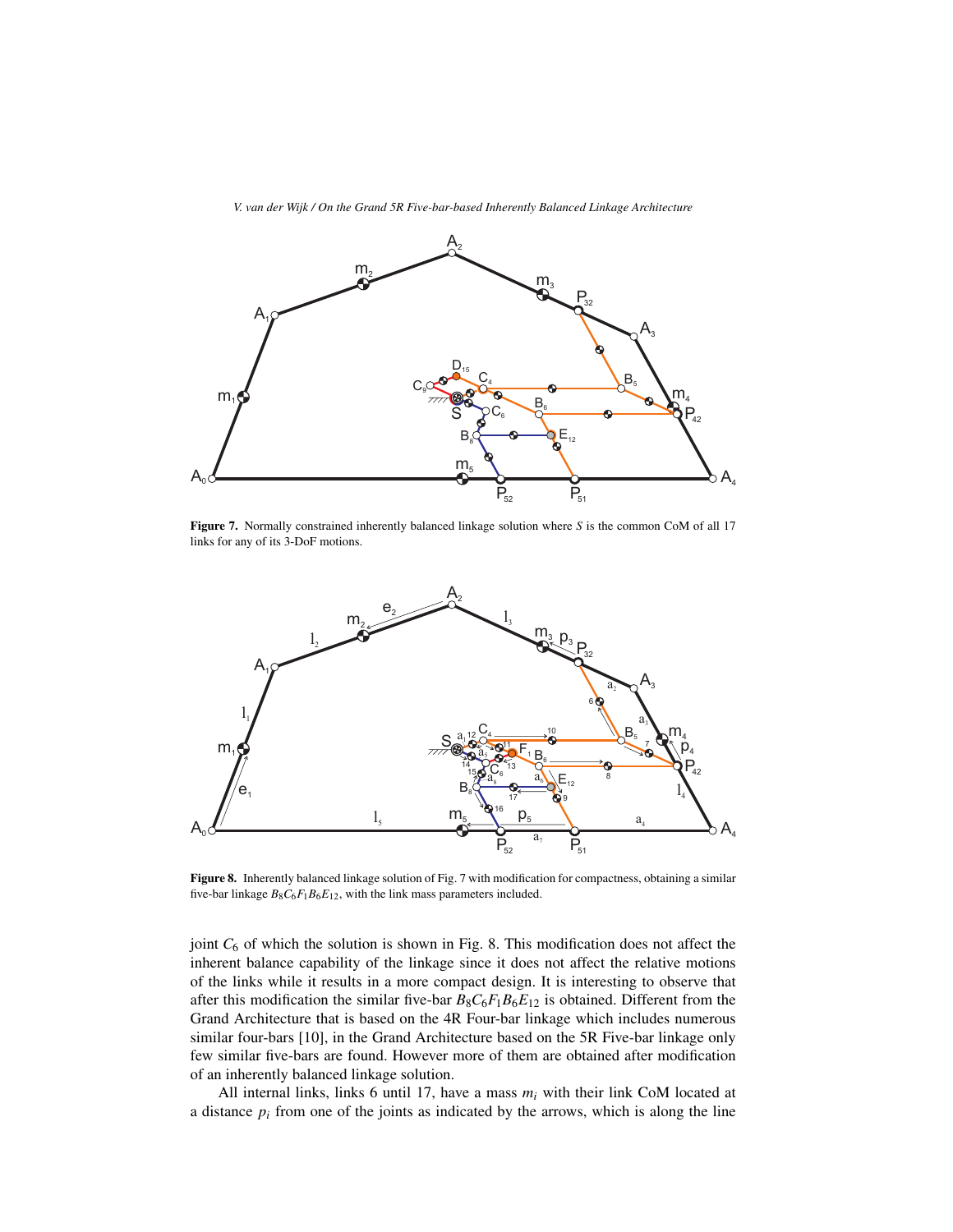through their link joints. The balance conditions of an inherently balanced linkage for which *S* is the common CoM of all links consist in general of two groups: the kinematic balance conditions and the mass balance conditions. The kinematic balance conditions follow from the similarity properties of the Grand Architecture and determine the links to move synchronously and in parallel. They also define the similarity of the two similar five-bar linkages with:

$$
\frac{a_1}{l_2} = \frac{a_2 - a_5}{l_3} = \frac{a_6}{l_4} = \frac{a_7}{l_5} = \frac{a_8}{l_1}
$$
 (2)

The mass balance conditions determine the relations among the link mass values and their centered location in each link. These conditions can be derived with the method presented in [8,10] and result for the linkage in Fig. 8 into:

$$
m_2e_2 + m_1^b l_2 + m_{12}p_{12} + m_{13}p_{13} = (m_{tot} - m_{14} - m_{15}^b)a_1
$$
\n
$$
(m_1^b + m_2)(l_3 - a_2) + m_3p_3 = (m_1^a + m_4 + m_5 + m_8 + m_9 + m_{15} + m_{16} + m_{17})a_2 +
$$
\n
$$
m_1p_1 + m_{15} + m_{16} + m_{17})a_2 +
$$
\n
$$
m_1p_2 + m_{11}p_{11} + (m_{13} + m_{15}^b)a_5 + m_{14}p_{14}
$$
\n
$$
(m_1^b + m_2 + m_3)a_3 + m_4p_4 + m_6p_6 = (m_1^a + m_5)(l_4 - a_3) + m_9p_9 +
$$
\n
$$
(m_{15}^a + m_{16} + m_{17})a_6 + m_{16}p_{16}
$$
\n
$$
m_1^a(l_5 - a_4) + m_5p_5 +
$$
\n
$$
(m_{15}^a + m_{16})a_7 + m_{17}p_{17} = (m_1^b + m_2 + m_3 + m_4 + m_6 + m_7)a_4 +
$$
\n
$$
m_8p_8 + m_{10}p_{10}
$$
\n(3)

with  $m_{tot} = \sum_{i=1}^{17} m_i$ ,  $m_1^a = m_1(1 - e_1/l_1)$ ,  $m_1^b = m_1 e_1/l_1$ ,  $m_{15}^a = m_{15}(1 - p_{15}/a_8)$ , and  $m_{15}^b = m_{15} p_{15}/a_8$ . With the four kinematic balance conditions and the four mass balance conditions in total 8 parameters can be calculated, for instance the parameters  $a_1$  to  $a_8$ for which all other values can be freely chosen.

#### 4. Conclusion

In this paper the Grand 5R Five-bar-based Inherently Balanced Linkage Architecture was presented and it was explained how it is composed of the five sets of principal vector links together with their interconnections. The linkage architecture has 3-DoF motion capability with the common CoM of all the 65 links located in a joint of five links. Because of the high number of 58 kinematic overconstraints a variety of normally constrained linkages can be derived by removing undesired redundant links to obtain an inherently balanced linkage solution. This was shown with the synthesis of two examples where for one of them the balance conditions were presented as well.

Within the Grand Architecture multiple similar five-bar linkages can be found, however various of them are only obtained after shifting links within the derived normally constrained balanced linkage solution, as it was shown for the second example. The implications and use of this are interesting for further investigation.